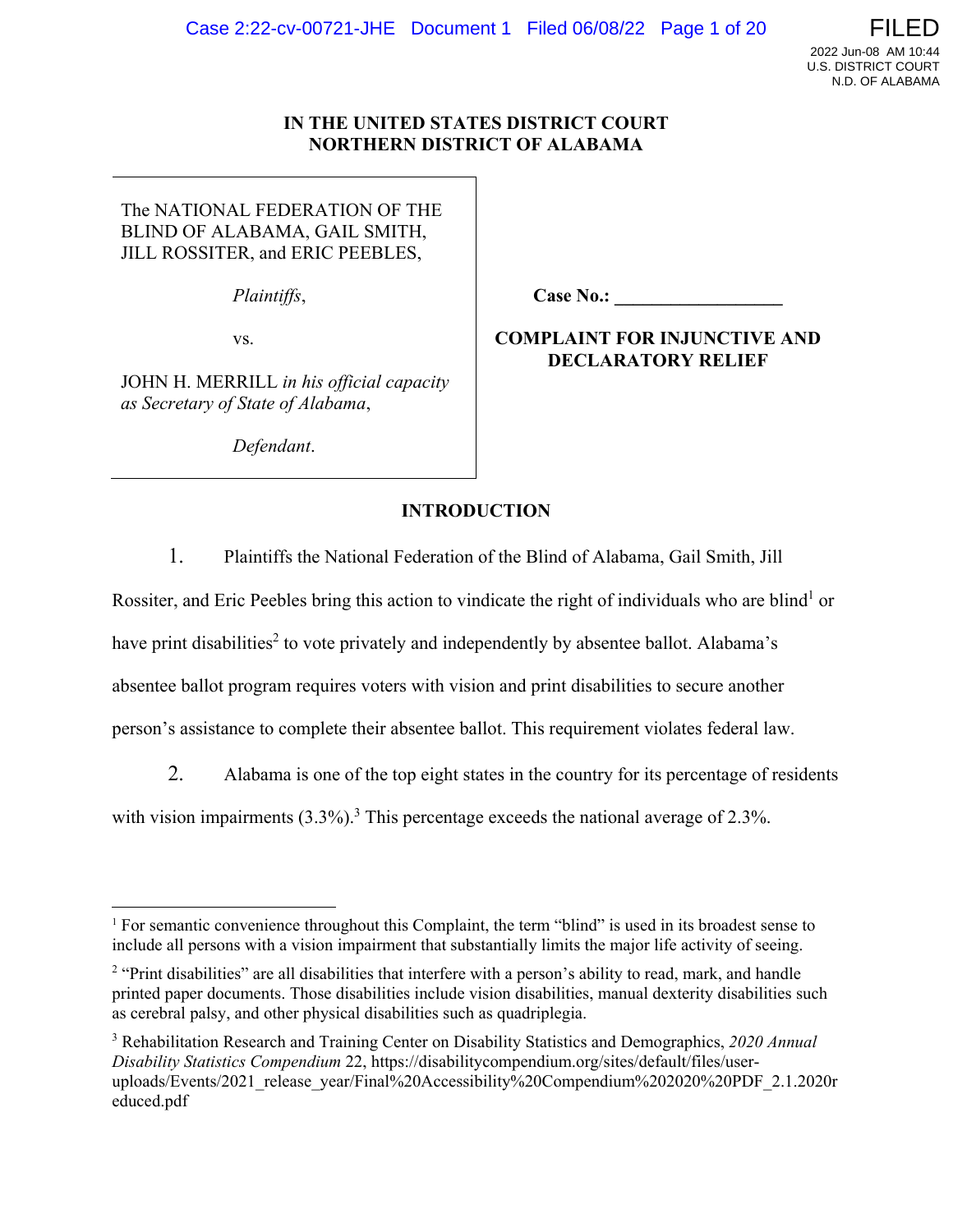# Case 2:22-cv-00721-JHE Document 1 Filed 06/08/22 Page 2 of 20

3. Blind and print disabled Alabamians, like U.S. citizens across the country, are proud to exercise the duty, right, and privilege of voting for their elected representatives. Yet, when trying to vote in person, they face barriers in the form of transportation, untrained poll workers, and inaccessible voting technology.

4. While Alabama purports to make absentee voting available to voters who are blind or who have print disabilities, it falls well short of its promise and legal obligation to do so. The State excludes blind and print disabled Alabamians from its absentee voting system because its absentee ballots are transmitted, marked, and returned entirely on paper and are thus inaccessible to those who are blind or have print disabilities.

5. To vote privately and independently by absentee ballot, Plaintiffs and other voters with vision and print disabilities need an accessible electronic ballot that they can read and mark on their own computers or smart devices, using their own assistive technology. Accessible electronic ballots are available and widely used across the country.

6. In fact, Alabama already makes absentee ballots available electronically to citizens living overseas and citizens in the military. It also allows overseas and military voters to return their absentee ballots electronically. Thus, Alabama has the means to provide ballots electronically to, and accept marked ballots electronically from, voters with print and vision disabilities.

7. Alabama's exclusive reliance on paper ballots for non-overseas and military voters prevents blind and print disabled Alabama voters from participating in absentee voting with the privacy and independence afforded to voters without disabilities. The Alabama absentee voting program provides no alternatives to accommodate blind and print disabled individuals.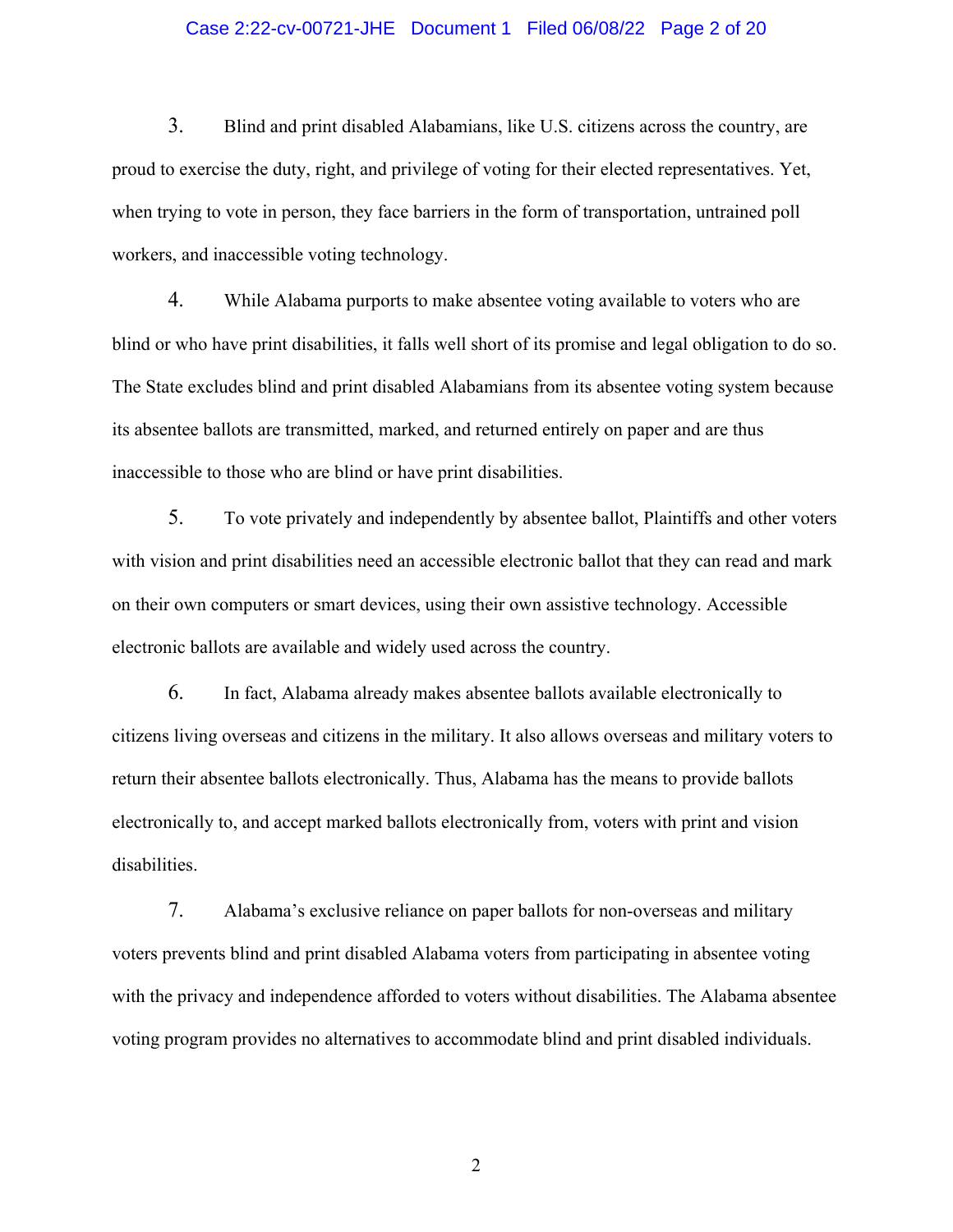# Case 2:22-cv-00721-JHE Document 1 Filed 06/08/22 Page 3 of 20

8. By requiring blind and print disabled voters to seek another person's assistance to complete a paper ballot, Alabama's absentee ballot system forces Plaintiffs to forfeit their right to vote privately and independently when voting absentee. Because individuals without disabilities may cast their votes by absentee ballot privately and independently, Title II of the Americans with Disabilities Act of 1990 ("ADA"), 42 U.S.C. § 12131 *et seq.*, and Section 504 of the Rehabilitation Act of 1973 ("Section 504"), 29 U.S.C. § 794 *et seq*., require Defendant to provide individuals with disabilities—including Plaintiffs—an equal opportunity to do the same.

# **JURISDICTION AND VENUE**

9. This Court has subject matter jurisdiction over this action pursuant to 28 U.S.C. §§ 1331 and 1343, because Plaintiffs' claims arise under the ADA and Section 504. In addition, the Court has jurisdiction over Plaintiffs' claims for declaratory relief pursuant to 28 U.S.C. §§ 2201–02.

10. Venue is proper in the Northern District of Alabama pursuant to 28 U.S.C. § 1391(b)(1) because a substantial part of the events and omissions that give rise to Plaintiffs' claims occurred in this district.

#### **PARTIES**

11. Plaintiff Gail Smith is a blind individual who is registered to vote in Alabama. Ms. Smith is a member of the National Federation of the Blind of Alabama. She resides in Winston County, Alabama, is a registered voter, and is eligible to vote absentee because her disability prevents her from making a trip to her polling place.

12. Ms. Smith is totally blind. She uses Job Access With Speech ("JAWS") screen reader software on her computer to interact with electronic information.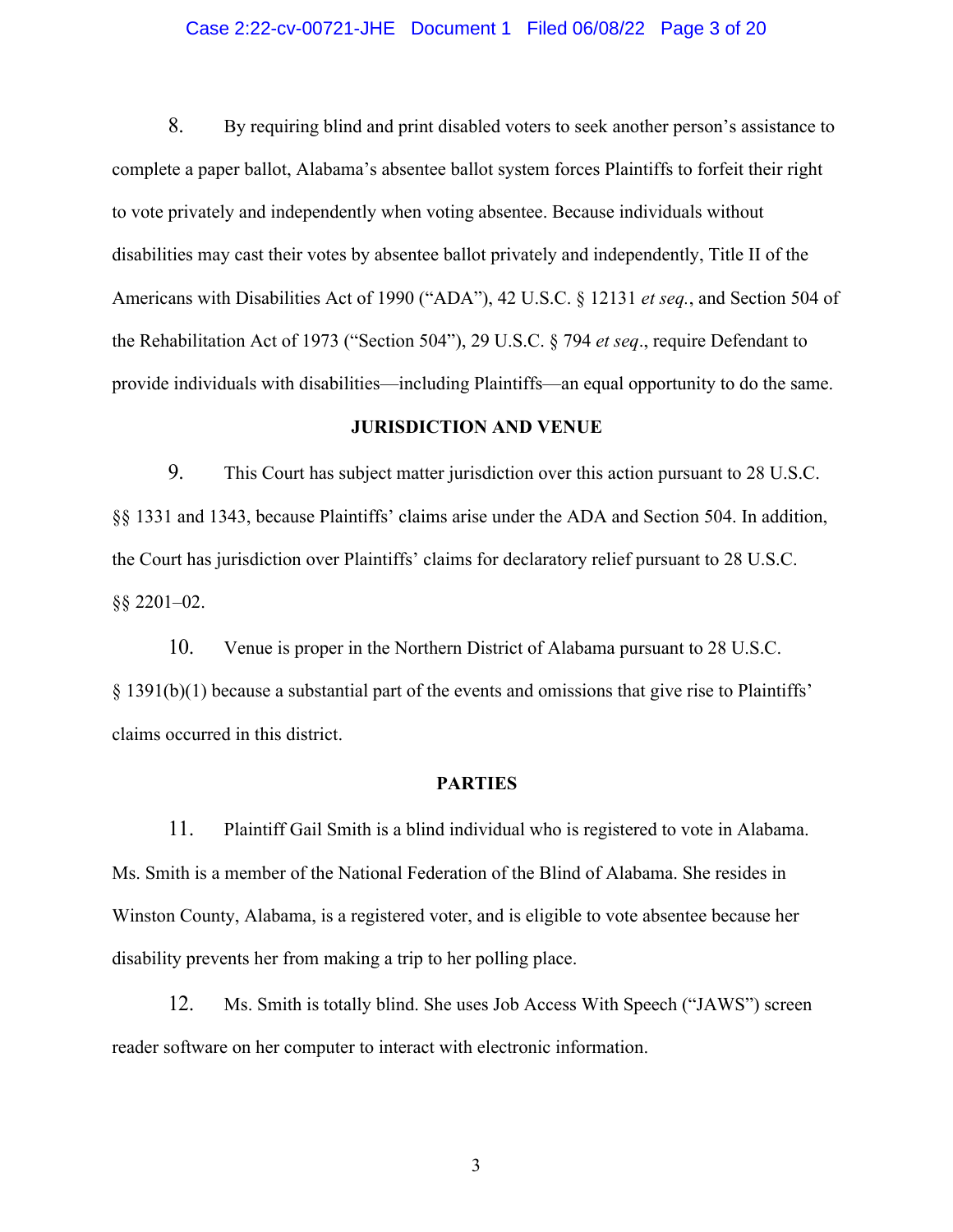# Case 2:22-cv-00721-JHE Document 1 Filed 06/08/22 Page 4 of 20

13. Ms. Smith would like to vote absentee in future elections. However, she is not comfortable voting absentee using Alabama's current paper ballot system because the system does not allow her to vote privately and independently. She does not wish to reveal her vote selections to a third party, and she is concerned that a third party may incorrectly mark her ballot or may make a mistake that causes her ballot not to be counted.

14. Because Alabama refuses to provide accessible electronic absentee ballots to voters with disabilities who cannot use paper absentee ballots, Ms. Smith will be unable to vote absentee privately and independently in upcoming elections.

15. Ms. Smith wished to vote absentee during the 2020 primary and general elections but she could not do so privately and independently because Alabama did not provide an accessible electronic ballot for blind voters. She ultimately did not vote absentee for that reason.

16. Ms. Smith was unable to vote in person in the 2020 general election. She called her polling location, but nobody was able to confirm the availability of accessible voting machines. Voting in person is already difficult for her because her polling place is 18 miles from where she lives. Ultimately, she was not able to arrange for transportation to her polling place.

17. Because she could not reach her polling location in person and had no independent and private way to vote absentee, Ms. Smith was functionally deprived of her right to vote in the 2020 elections.

18. Plaintiff Jill Rossiter is a blind individual who is registered to vote in Alabama. Ms. Rossiter is a member of the National Federation of the Blind of Alabama. She resides in Lauderdale County, Alabama. She is eligible to vote absentee because her disability prevents her from making a trip to her polling place. She wishes to vote absentee in future elections.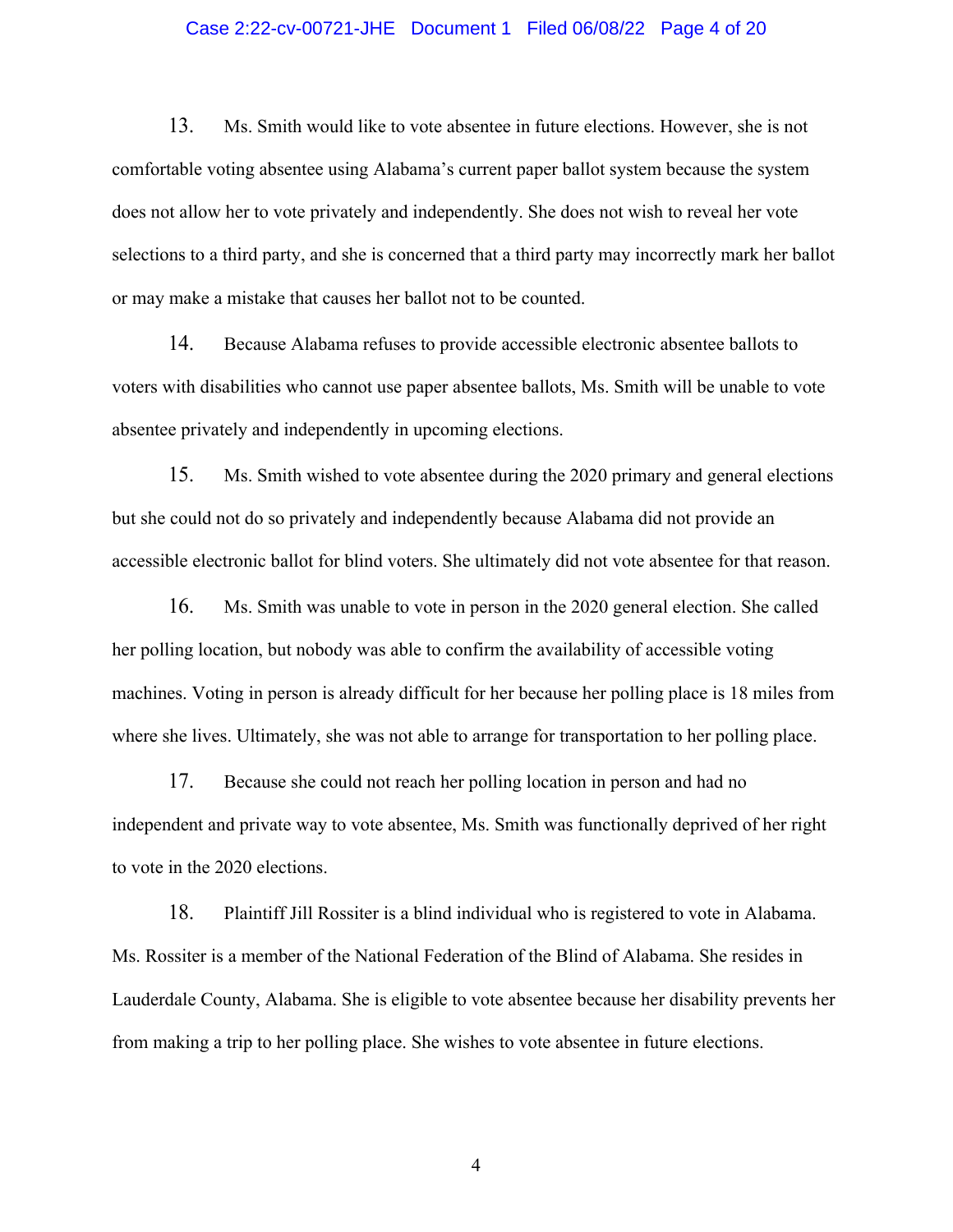# Case 2:22-cv-00721-JHE Document 1 Filed 06/08/22 Page 5 of 20

19. Ms. Rossiter is legally blind. She uses the JAWS screen reader software on her computer to interact with electronic information.

20. Ms. Rossiter does not want to reveal her voting preferences to other people. Even when she has voted using an accessible voting machine, she has had to ask a sighted friend to drive her to the polling place.

21. Ms. Rossiter wished to vote absentee during the 2020 primary and general elections but could not do so privately and independently because Alabama did not provide an accessible electronic ballot for blind voters and voters with print disabilities.

22. Ms. Rossiter did not vote in the 2020 primary election because she was concerned about exposing herself to COVID-19 by voting in person and Alabama offered no accessible absentee voting system. She voted early in person during the 2020 general election. She called to confirm that her polling place had an accessible voting machine and was able to arrange for a friend to drive her there. Although her friend had to fill out the ballot request form for her, she was able to vote privately and independently using an accessible voting machine.

23. Ms. Rossiter intends to vote in future elections, and her preference is to vote absentee. Under Alabama's current system, it is impossible for her to vote absentee privately and independently because absentee ballots are only available in paper format, which she cannot read or fill out on her own.

24. In order to vote absentee, Ms. Rossiter would have to ask a friend to read and mark her ballot for her, which would disclose to that person her voting choices and would require her to trust them to correctly mark her ballot so it reflects her wishes and so it will be counted in the election.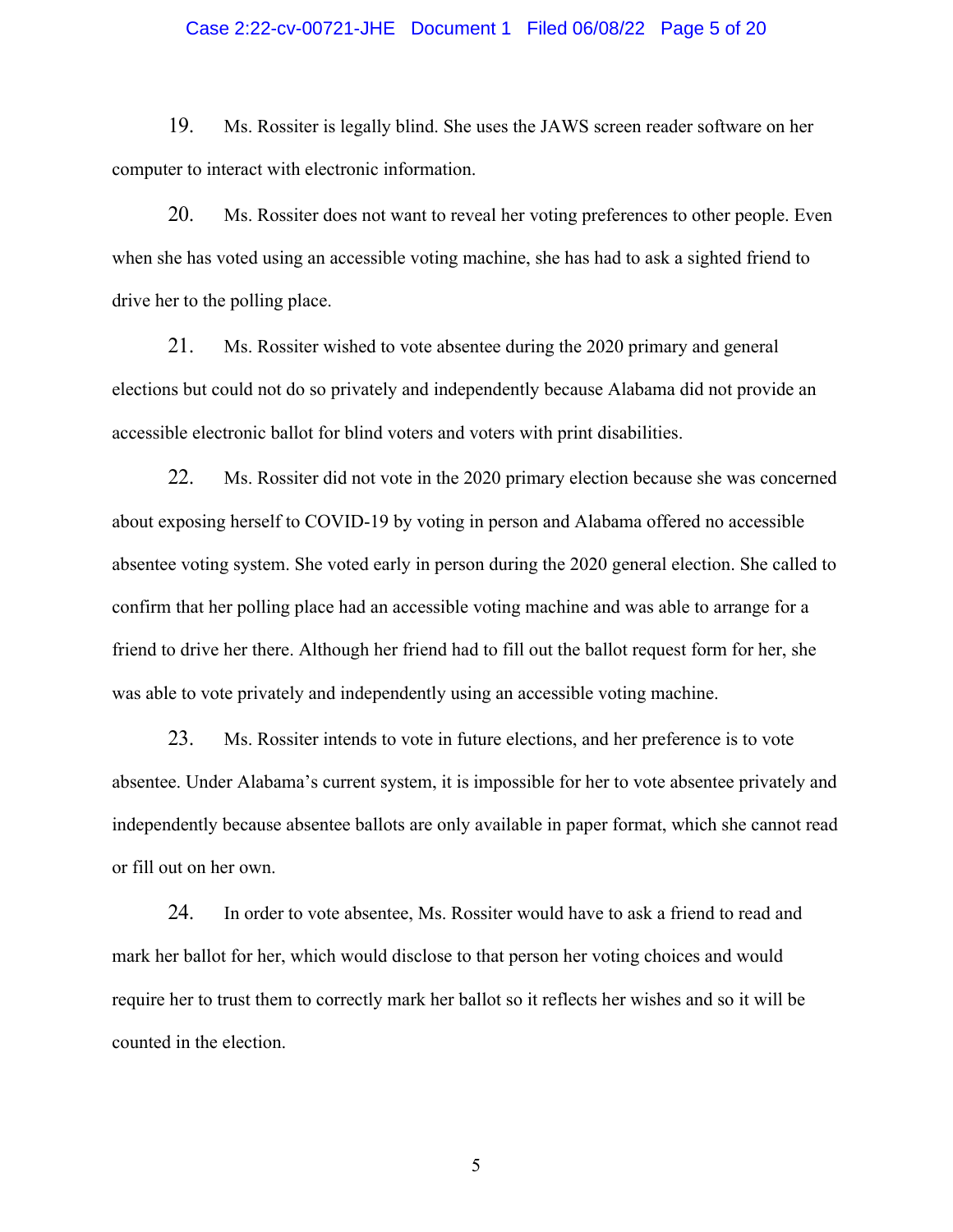# Case 2:22-cv-00721-JHE Document 1 Filed 06/08/22 Page 6 of 20

25. Plaintiff Eric Peebles is registered to vote in Alabama. He resides in Mobile, Alabama and is eligible to vote absentee because he is a voter with a print disability.

26. Dr. Peebles has cerebral palsy and quadriplegia. These conditions make it difficult for him to read printed text and handle printed materials. He uses WYNN Wizard screen reader software on his computer to interact with electronic information.

27. Voting independently and privately is important to Dr. Peebles. Promoting the independence of people with disabilities is also important to him.

28. Dr. Peebles voted absentee in the 2020 general election but he was unable to do so privately and independently because Alabama does not provide an accessible electronic ballot for voters with print disabilities. To cast his absentee ballot, Dr. Peebles had to have his care aide read the ballot to him. He then had to divulge to his care aide his voting choices, and she filled out the paper ballot and mailed it.

29. Dr. Peebles intends to vote in future elections, and his preference is to vote absentee. His disability makes it difficult for him to reach his polling place.

30. Plaintiff National Federation of the Blind of Alabama ("NFB-AL") is the Alabama affiliate of the National Federation of the Blind. NFB-AL is a  $501(c)(3)$  non-profit corporation comprised of blind Alabama residents and their families and friends. The organization promotes the general welfare of the blind by assisting the blind in their efforts to integrate themselves into society on terms of equality and by removing barriers that result in the denial of opportunity to blind persons in virtually every sphere of life, including education, employment, family, civic, and community life. NFB-AL's goals include removal of legal, economic, and social discrimination. NFB-AL advances its members' right to participate fully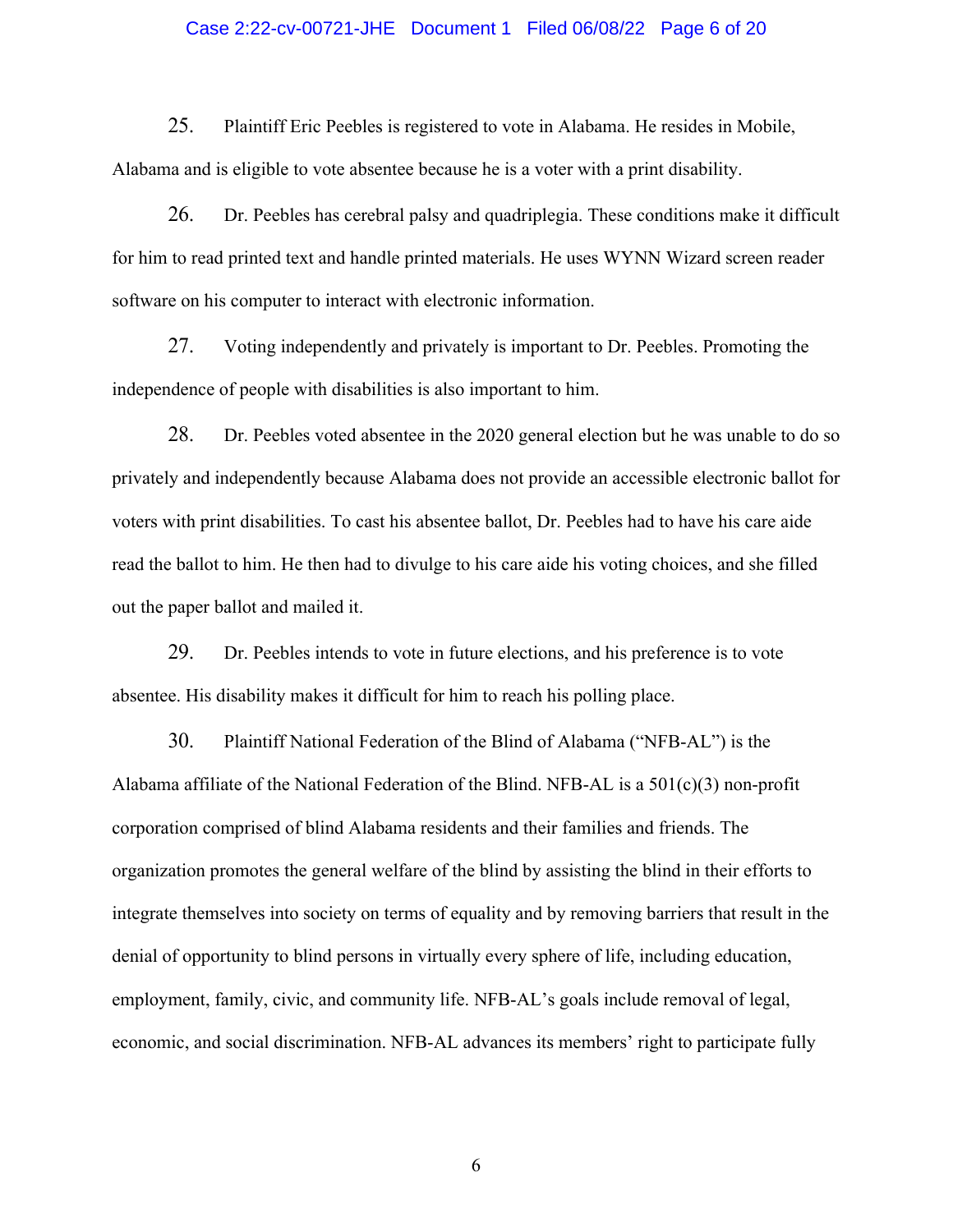#### Case 2:22-cv-00721-JHE Document 1 Filed 06/08/22 Page 7 of 20

and equally in all aspects of their lives, including by ensuring its blind members can vote on equal footing with every other Alabama resident.

31. NFB-AL has many blind members, including Gail Smith and Jill Rossiter, who are registered to vote in Alabama, are eligible to vote absentee, and wish to vote in upcoming elections by casting absentee ballots privately and independently. NFB-AL brings this lawsuit on behalf of itself and on behalf of its members.

32. Defendant John Merrill is the Alabama Secretary of State and is sued in his official capacity. As Secretary of State, Defendant Merrill is the chief elections official in the State of Alabama. Ala. Const., art. V, § 112. He is charged with administering and supervising elections.

### **FACTUAL BACKGROUND**

## **Use of Accessible Electronic Documents by the Blind and Print Disabled Individuals**

33. Blind people and people with print disabilities access documents from personal computers or smart devices by using keyboards in conjunction with screen reader software and/or voice-to-text software. Screen reader software reads aloud, or displays on a refreshable Braille display, the visual information on the electronic page.

34. Blind people and people with print disabilities can independently access and interact with printed materials only when they are rendered in electronic formats (e.g., Word or html) that can be used with screen reader software. When electronic documents are compatible with screen reader software, blind and print disabled people can fully and independently access and interact with the documents.

35. Several screen reader software programs are available, including Job Access With Speech (JAWS), NVDA, and VoiceOver.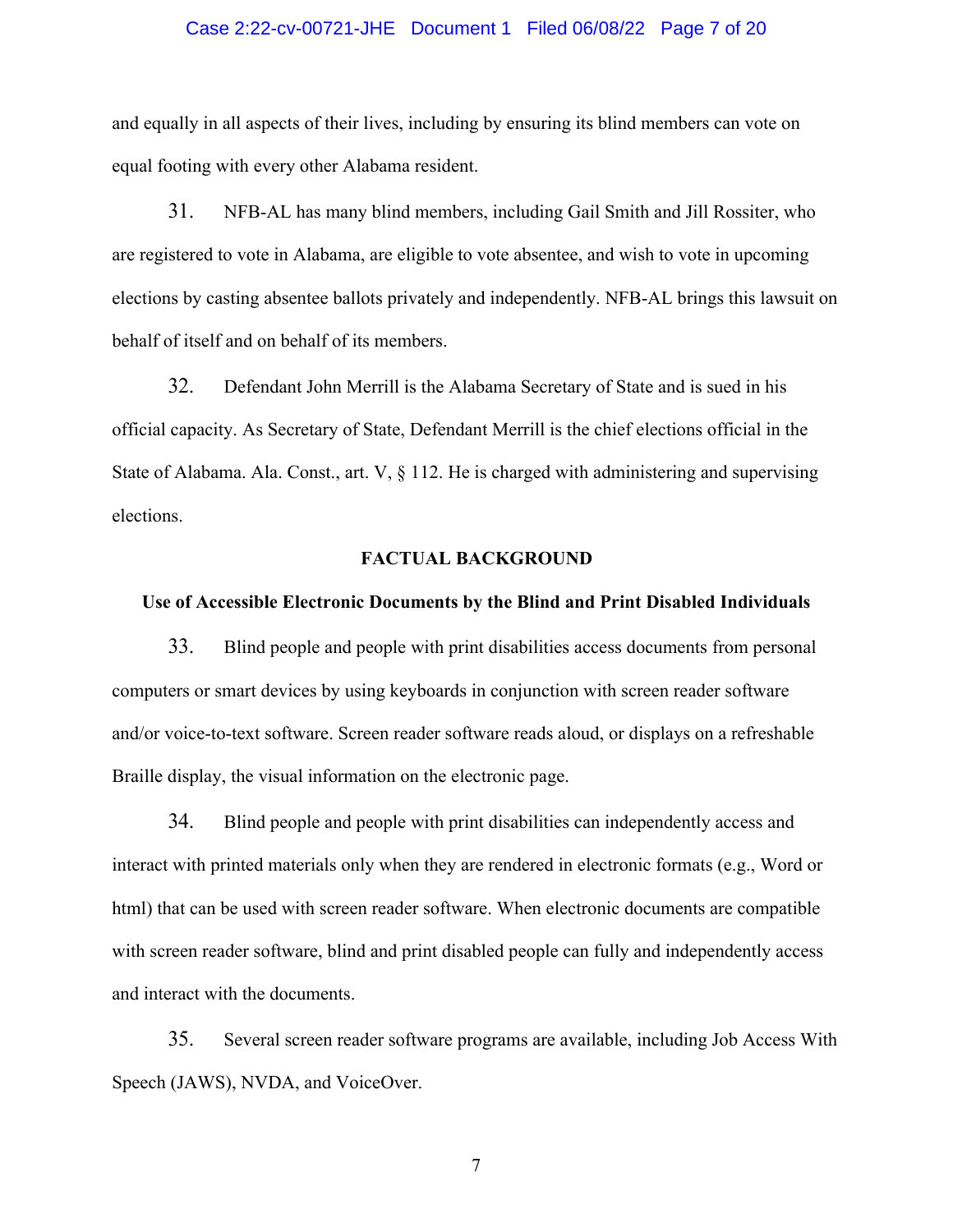## Case 2:22-cv-00721-JHE Document 1 Filed 06/08/22 Page 8 of 20

36. The World Wide Web Consortium (W3C) develops international standards for the web. The Web Content Accessibility Guidelines (WCAG) 2.0, Success Criteria A and AA, issued by the W3C Web Accessibility Initiative, provide an international consensus standard for making electronic materials accessible to blind and print disabled people using screen reader software. These guidelines do not depend on the type of screen reader software being used. The WCAG guidelines have been adopted as the legal standard for federal government technology under Section 508 of the Rehabilitation Act, 36 C.F.R. § 1194.1, App. A, § 205.4, and certain state laws, regulations, and policies, including the State of Alabama Information Technology Standard, Standard 530S2-00: Universal Accessibility (2011).4 *See also, e.g*., TX Admin. Code §§ 213.10, 213.11, 213.15, 213.16; Pennsylvania Information Technology Policy ITP-ACC001;<sup>5</sup> Kansas ITEC Policy 1210, Revision 3, Information and Communication Technology Accessibility.<sup>6</sup>

#### **The Absentee Ballot Process in Alabama**

37. Absentee voting in Alabama is available to certain voters, including those who have "any physical illness or infirmity which prevents [their] attendance at the polls." Ala. Code  $§ 17-11-3(a)(2).$ 

38. Likewise, absentee voting is available to any person who is "PHYSICALLY INCAPACITATED AND WILL NOT BE ABLE TO VOTE IN PERSON BECAUSE THEY CANNOT ACCESS THEIR ASSIGNED POLLING PLACE DUE TO ONE OF THE FOLLOWING DISABILITIES (neurological, musculoskeletal, respiratory (including speech

<sup>&</sup>lt;sup>4</sup> Available at http://oit.alabama.gov/wpcontent/uploads/2017/09/Standard\_530S2\_Universal\_Accessibility.pdf.

<sup>&</sup>lt;sup>5</sup> http://www.oa.pa.gov/Policies/Documents/itp\_acc001.pdf.

<sup>&</sup>lt;sup>6</sup> https://ebit.ks.gov/itec/resources/policies/policy-1210.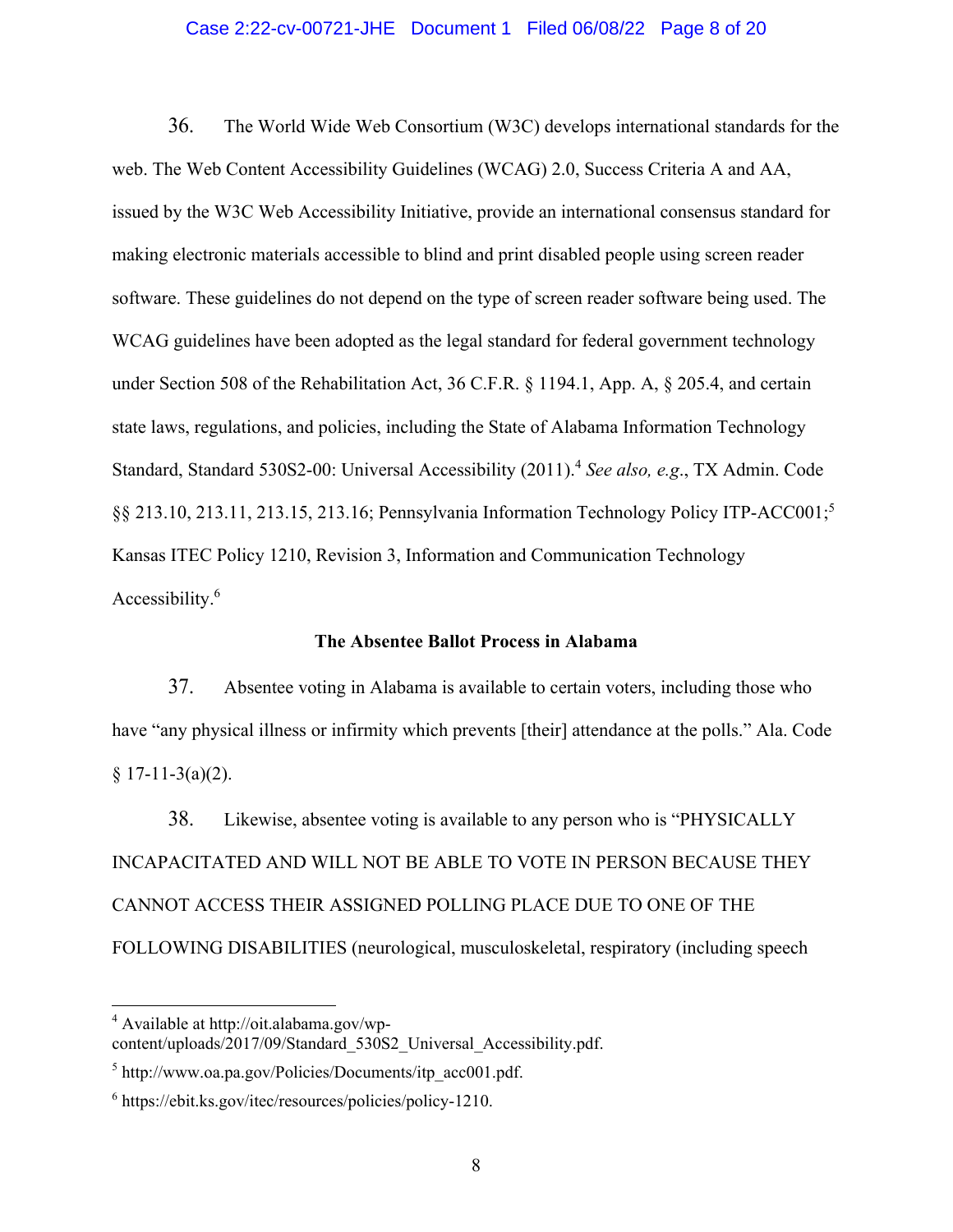# Case 2:22-cv-00721-JHE Document 1 Filed 06/08/22 Page 9 of 20

organs), cardiovascular, or other life-altering disorder that affects his or her ability to perform manual tasks, stand for any length of time, walk unassisted, see, hear or speak) AND: A) HE OR SHE IS AN ELDERLY VOTER AGED 65 OR OLDER; OR B) HE OR SHE IS A VOTER WITH A DISABILITY."7

39. Absentee voting is also available to other categories of voters, including voters living outside their county of residence, such as members of the armed forces or college students.<sup>8</sup>

40. An order from Governor Kay Ivey temporarily expanded eligibility for Alabama voters to cast absentee votes in the 2020 elections due to the COVID-19 pandemic. Although nearly all Alabama voters could vote privately and independently by absentee ballot in 2020, blind and print disabled voters were still excluded from doing so because Alabama relied exclusively on paper absentee ballots for voters living in the U.S.

41. Alabama law specifically and explicitly permits voters with disabilities, such as Plaintiffs, to vote absentee. Ala. Code §§ 17-11-3, 17-11-3.1.

42. Individuals who wish to vote absentee in Alabama must first request an absentee ballot from the local Absentee Ballot Manager. The application for absentee ballot for each Alabama county is online on the Secretary of State's website. However, the ballot itself is provided to absentee voters living in the U.S. only on paper.

43. Alabama voters receive three envelopes with their absentee ballot: a "secrecy" envelope, an "affidavit" envelope, and a pre-addressed "outer" envelope. Once a voter receives

<sup>7</sup> *Absentee Voting Information*, ALABAMA SECRETARY OF STATE, https://www.sos.alabama.gov/alabamavotes/voter/absentee-voting (last visited May 19, 2022).

<sup>8</sup> *Id.*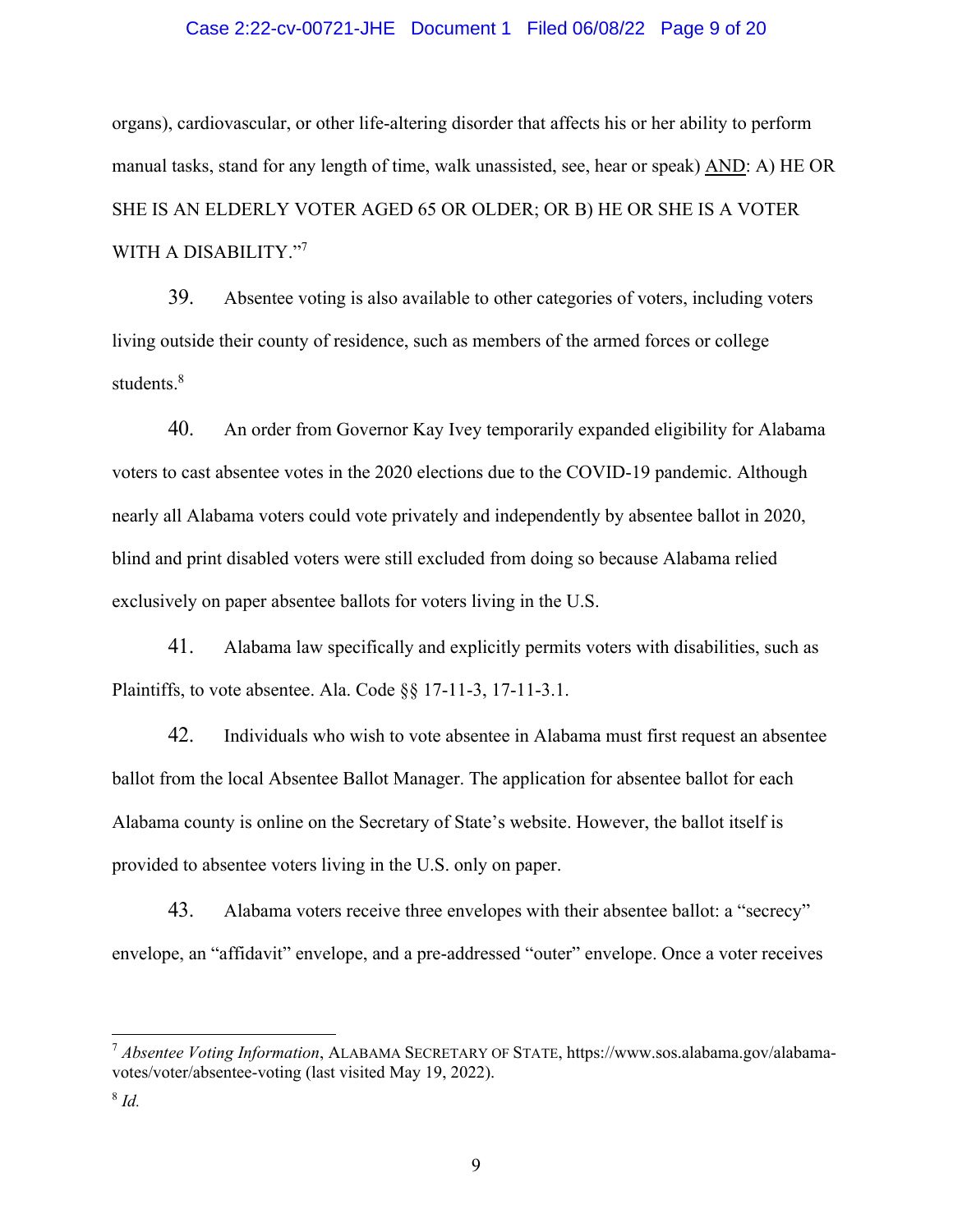# Case 2:22-cv-00721-JHE Document 1 Filed 06/08/22 Page 10 of 20

the absentee or mail-in ballot and three envelopes in the mail, the voter must complete the

following steps:

- a. Locate the envelope sent to the voter's address, which contains the ballot, "secrecy" envelope, "affidavit" envelope, and "outer" envelope;
- b. Open the envelope and identify the ballot, the "secrecy" envelope, "affidavit" envelope, and "outer" envelope;
- c. Read the ballot and fill it out by hand using a pen;
- d. Place and seal the completed ballot inside the "secrecy" envelope;
- e. Place the "secrecy" envelope inside the "affidavit" envelope;
- f. Seal the "affidavit" envelope and complete the affidavit printed on the outside;
- g. Sign the affidavit and have the signature witnessed by either a notary public or two witnesses 18 years of age or older;
- h. Place and seal the "affidavit" envelope inside the pre-addressed "outer" envelope;
- i. Place the "outer" envelope in the mail.

# **Alabama's Absentee Ballot Process Is Inaccessible**

44. Alabama law guarantees "every voter in Alabama … the right to vote a secret ballot, and that ballot shall be kept secret and inviolate." Ala. Code § 17-6-34.

45. The Alabama absentee voting process allows a sighted individual to vote secretly, independently, and privately without having to reveal their voting choices to anyone or travel to

a polling place on election day.

46. Blind individuals and those with print disabilities, including Plaintiffs, cannot

read the printed text that appears on the absentee ballot, mark the paper ballot, or complete the multi-step ballot return process described above without assistance.

47. Because Plaintiffs and other Alabama voters who are blind or have print disabilities must rely on the assistance of another person, they cannot vote secretly, privately, and independently using absentee ballots.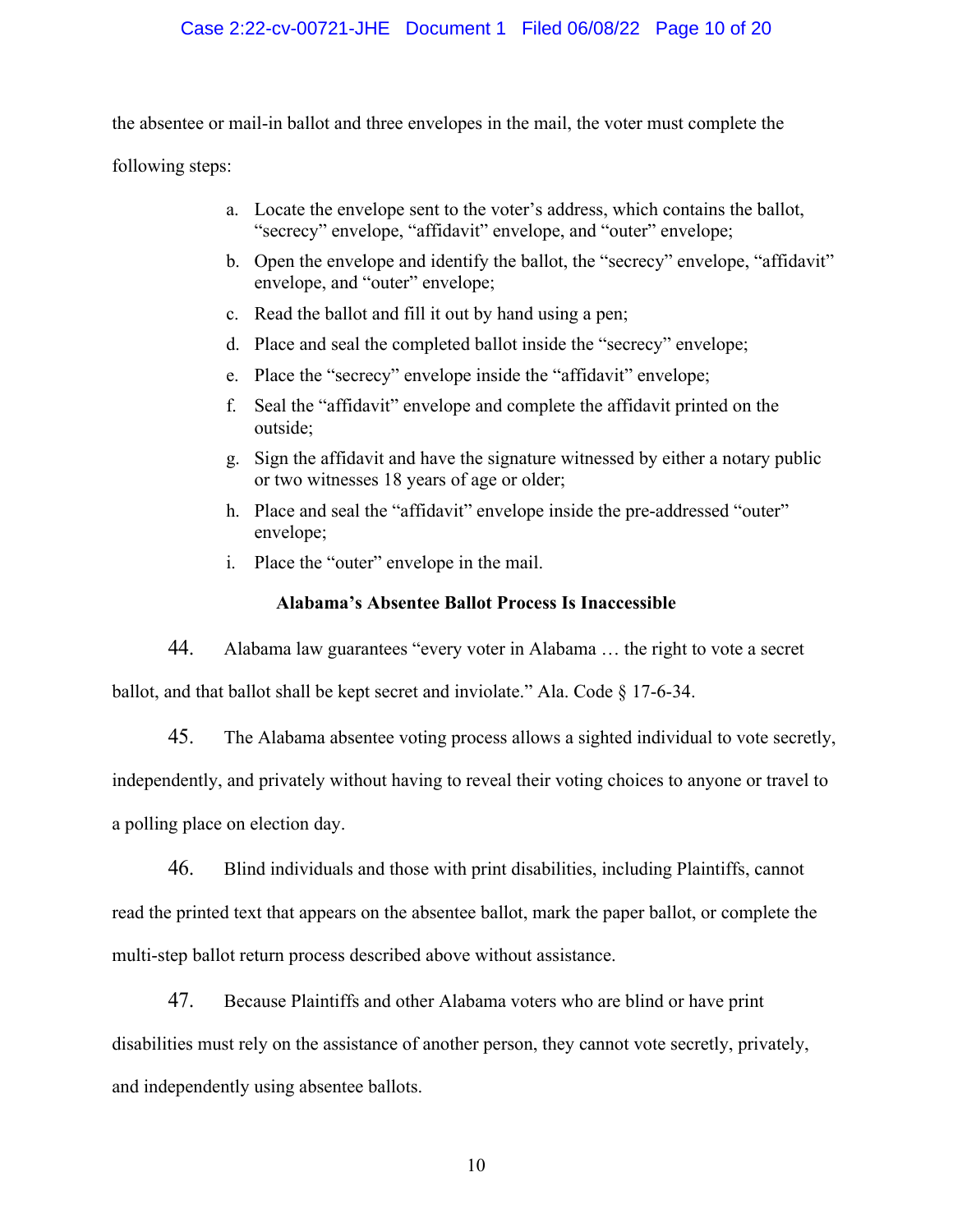## Case 2:22-cv-00721-JHE Document 1 Filed 06/08/22 Page 11 of 20

# **Mechanisms are Available to Provide Accessible Absentee Ballots.**

48. Accessible alternatives to paper absentee ballots exist and are used in other states.

49. Implementing accessible electronic alternatives to paper absentee ballots would afford Plaintiffs an equal opportunity to vote privately and independently via absentee ballot.

50. Technology is readily available that would provide Plaintiffs, and other voters with vision and print disabilities, the opportunity to cast their votes through accessible electronic absentee ballots. Accessible electronic absentee ballots enable individuals with vision and print disabilities to vote privately and independently by absentee ballot—as sighted individuals may do.

51. Remote Accessible Vote-By-Mail (RAVBM) systems provide an electronic version of the ballot that is readable and fillable using a voter's screen reader software.

52. Many states provide remote accessible absentee ballot marking tools using commercially available RAVBM systems that allow voters to receive ballots online or by email, mark ballots on their computers using assistive technology, and return ballots via online submission, email, or mail.

53. For example, the State of Maryland developed an online ballot marking tool that allows voters to view and mark their absentee ballots on their computers. Maryland created the tool to work with screen access software and has extensively tested the tool's usability for individuals with a range of disabilities.

54. On information and belief, Maryland shares its online ballot marking tool technology with other states at no charge.

55. Many other states and local boards of elections across the country have implemented RAVBMs such as the Democracy Live voting system, the Enhanced Voting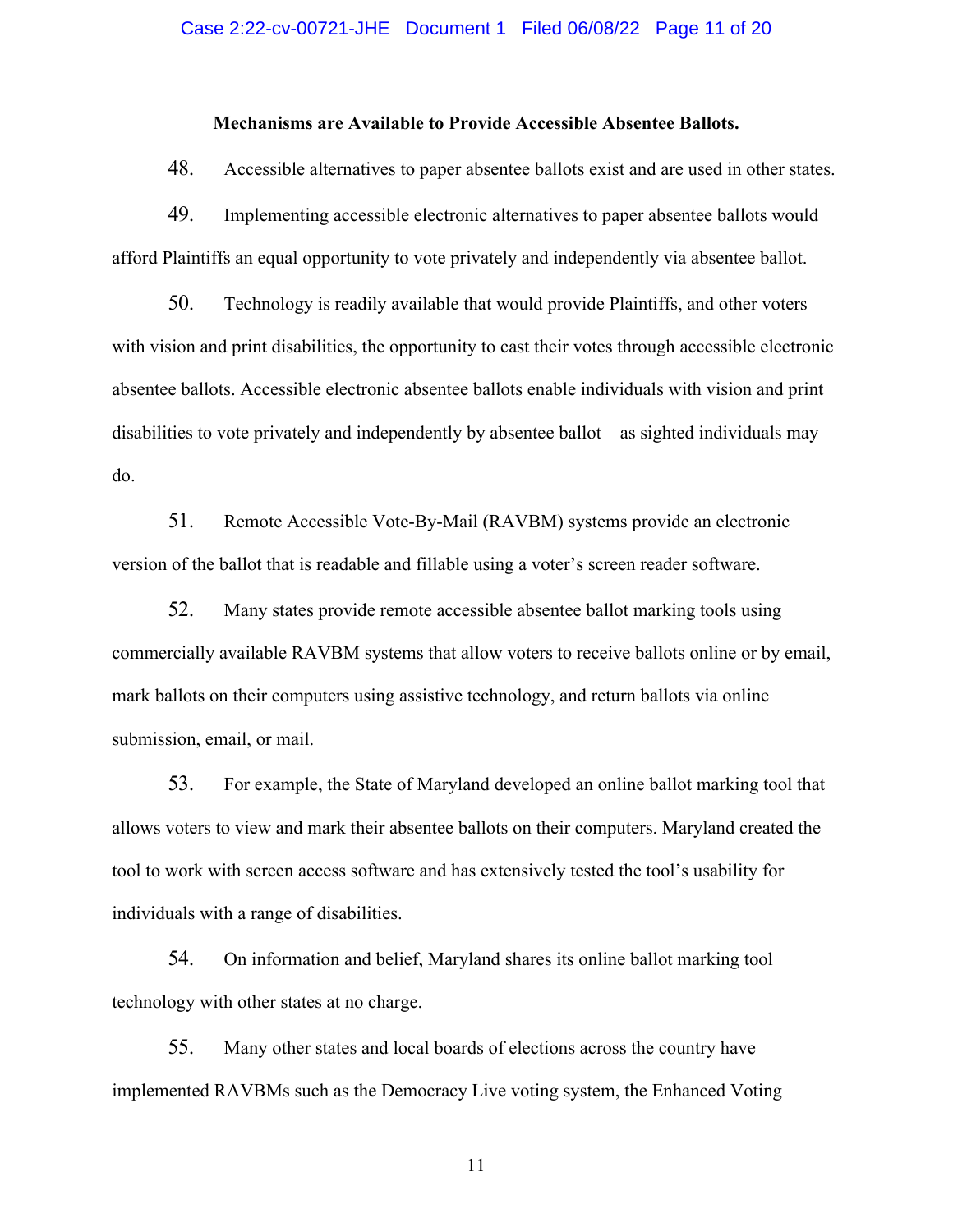# Case 2:22-cv-00721-JHE Document 1 Filed 06/08/22 Page 12 of 20

system, the Prime III system, the Five Cedars Alternate Format Ballot, and/or the Dominion Voting system to make their absentee voting programs accessible.

56. These RAVBM systems have been approved for use in Oregon, Washington, New Hampshire, California, Ohio, Colorado, Hawaii, Michigan, New York, Pennsylvania, Delaware, West Virginia, Virginia, and the District of Columbia, among other jurisdictions.

57. The use of RAVBM systems in other states demonstrates that electronic absentee voting systems can be made accessible and available to voters with vision and print disabilities in Alabama.

# **Alabama Offers Electronic Ballots to Overseas and Military Voters but Has Refused to Provide Them to Blind and Print Disabled Voters**

58. A separate absentee voting system applies to Alabama voters who live overseas or who are active members of the military.

59. Military and overseas voters may receive their absentee ballots electronically through this system.

60. Overseas voters, including military voters who are outside the U.S., may also return their ballots electronically.

61. The ADA and Section 504 require these electronic ballots to be accessible for overseas voters with vision and print disabilities. Therefore, they can be made accessible and available to voters with vision and print disabilities.

62. Alabama has refused to make its existing electronic ballots available to voters with vision and print disabilities who are eligible to vote absentee.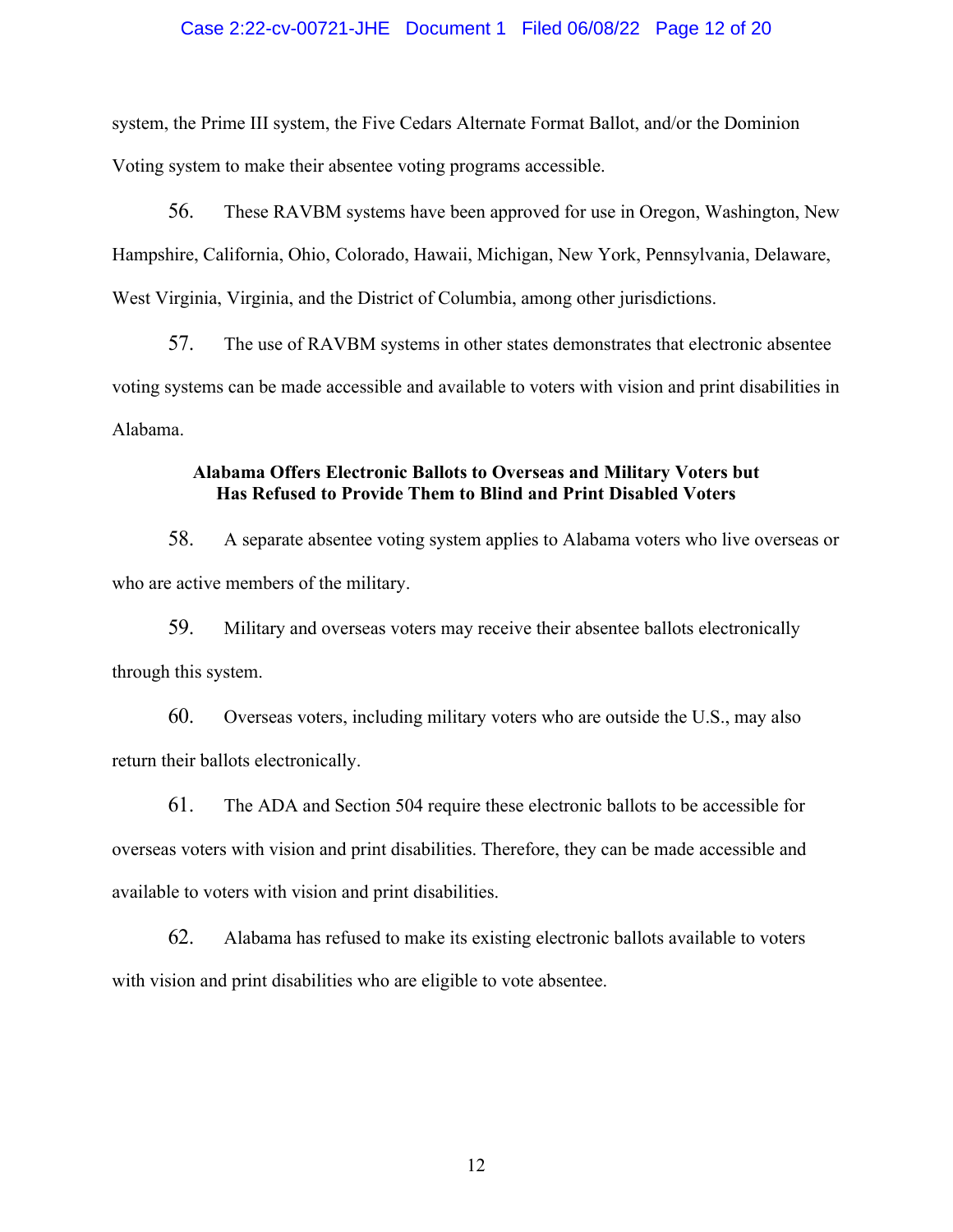# Case 2:22-cv-00721-JHE Document 1 Filed 06/08/22 Page 13 of 20

63. Disability rights advocates, including NFB-AL, have repeatedly engaged with Defendant about the need for a RAVBM system for vision and print disabled voters but Defendant has failed to implement one.

64. In September 2019, for example, NFB-AL urged Defendant to make Alabama's absentee ballot program accessible to blind and print disabled voters. Specifically, NFB-AL proposed working with Voting Works, an electronic ballot delivery system which, in 2020, provided accessible electronic ballot delivery to Kentucky, Virginia, Illinois, Massachusetts, and New Hampshire. Defendant rejected that proposal and declined to pursue other solutions.

65. Most recently, in April 2022, Plaintiffs' counsel, on behalf of the National Federation of the Blind, NFB-AL, and individual blind Alabama voters, again wrote to Defendant expressing concerns about Alabama's inaccessible absentee voting program and asking Defendant to remedy it. Defendant did not commit to implementing an electronic ballot delivery system.

#### **COUNT I**

# **Violation of Title II of the Americans with Disabilities Act (42 U.S.C. § 12131–12134)**

66. Plaintiffs incorporate the allegations in the preceding paragraphs as if fully set forth herein.

67. Title II of the ADA guarantees qualified individuals an equal opportunity to access the benefits of the services, programs, or activities of a public entity. 42 U.S.C. § 12132.

68. Title II mandates that "no qualified individual with a disability shall, by reason of such disability, be excluded from participation in or be denied the benefits of the services,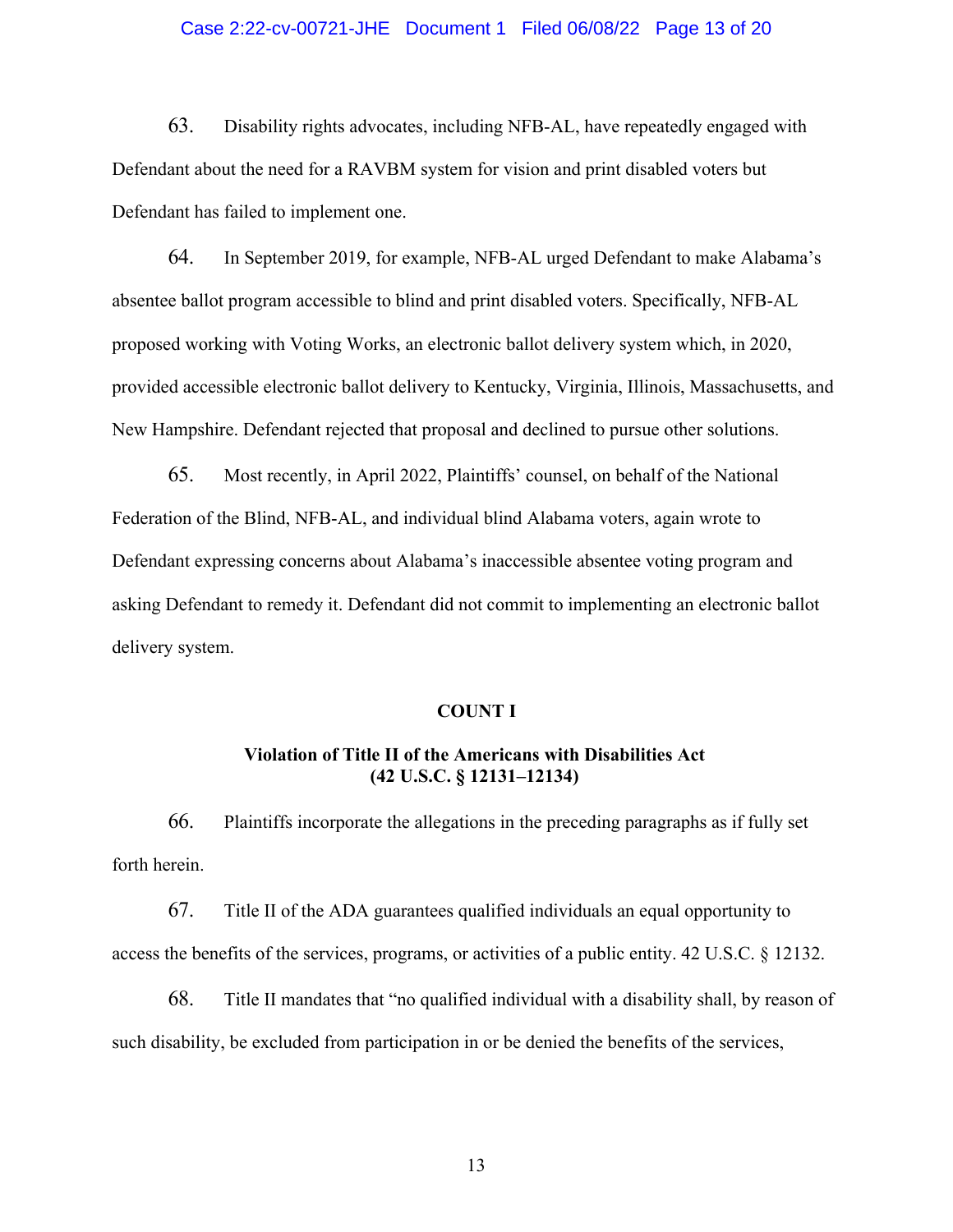### Case 2:22-cv-00721-JHE Document 1 Filed 06/08/22 Page 14 of 20

programs, or activities of a public entity, or be subjected to discrimination by any such entity." *Id.*

69. In providing aids, benefits, or services, public entities may not "[a]fford a qualified individual with a disability an opportunity to participate in or benefit from the aid, benefit, or service that is not equal to that afforded others," nor may public entities provide qualified individuals with disabilities "an aid, benefit, or service that is not as effective in affording equal opportunity" to obtain the same result or benefit as provided to others. 28 C.F.R.  $§ 35.130(b)(1)(ii)-(iii).$ 

70. Public entities must make reasonable modifications to their policies, practices, and procedures when necessary to avoid discriminating against individuals with disabilities. *Id.*  $§ 35.130(b)(7)(i).$ 

71. Furthermore, public entities "shall take appropriate steps to ensure that communications with applicants, participants, members of the public, and companions with disabilities are as effective as communications with others," and "shall furnish appropriate auxiliary aids and services where necessary to afford individuals with disabilities, including applicants, participants, companions, and members of the public, an equal opportunity to participate in, and enjoy the benefits of, a service, program, or activity of a public entity." *Id.* § 35.160.

72. To be effective, "auxiliary aids and services must be provided in . . . such a way as to protect the privacy and independence of the individual with a disability." *Id.* § 35.160(b)(2).

73. Auxiliary aids and services include "screen reader software; magnification software; optical readers; … accessible electronic and information technology; or other effective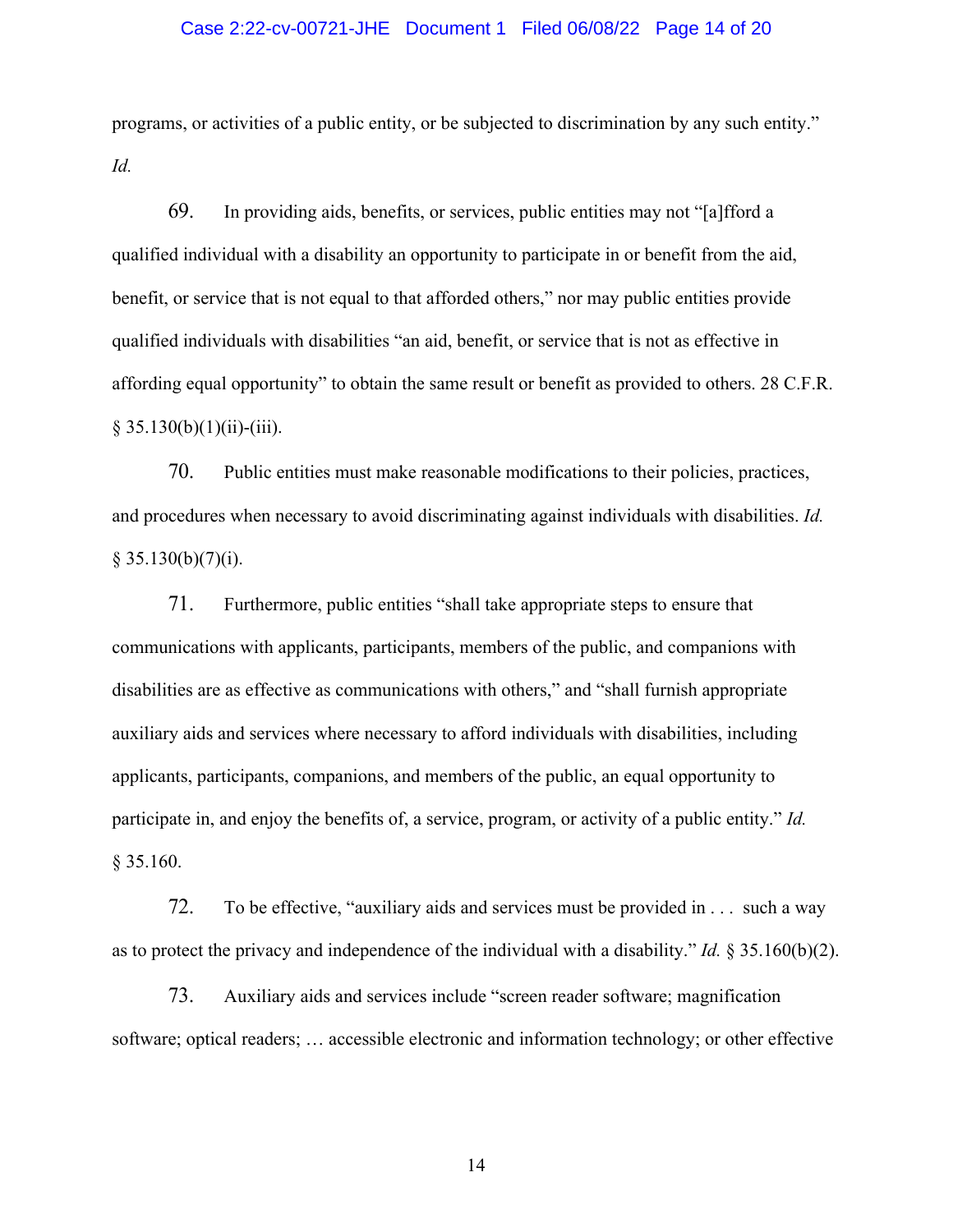### Case 2:22-cv-00721-JHE Document 1 Filed 06/08/22 Page 15 of 20

methods of making visually delivered materials available to individuals who are blind or have low vision." *Id.* § 35.104.

74. Because they are blind, Ms. Smith, Ms. Rossiter and other NFB-AL members are individuals with disabilities protected by the ADA. *See* 42 U.S.C. § 12102; 28 C.F.R.  $\S$  35.108(a)(1), (b)(1)(i), (b)(2), (c)(1)(i); 28 C.F.R.  $\S$  35.108(d)(2)(iii)(B) ("Blindness substantially limits seeing").

75. Because he has cerebral palsy, Dr. Peebles is an individual with a disability protected by the ADA. *See Id*; 28 C.F.R. § 35.108(d)(2)(iii)(G) ("Cerebral palsy substantially limits brain function").

76. Ms. Smith, Ms. Rossiter, Dr. Peebles, and NFB-AL members are registered to vote in Alabama, are eligible to vote absentee, and would like to vote absentee in Alabama elections.

77. Ms. Smith, Ms. Rossiter, other NFB-AL members, and Dr. Peebles are qualified to receive voting services from Defendant and are entitled to the protections afforded under the ADA. *See* 42 U.S.C. § 12131(2).

78. Defendant John Merrill in his capacity as Secretary of State is an agency or instrumentality of the state of Alabama subject to the ADA.

79. Absentee voting is a service, program, or activity provided by Defendant.

80. Defendant's absentee voting process discriminates against Plaintiffs and other blind and print disabled voters because these individuals cannot read or mark their ballots secretly, privately and independently, but voters without vision and print disabilities can.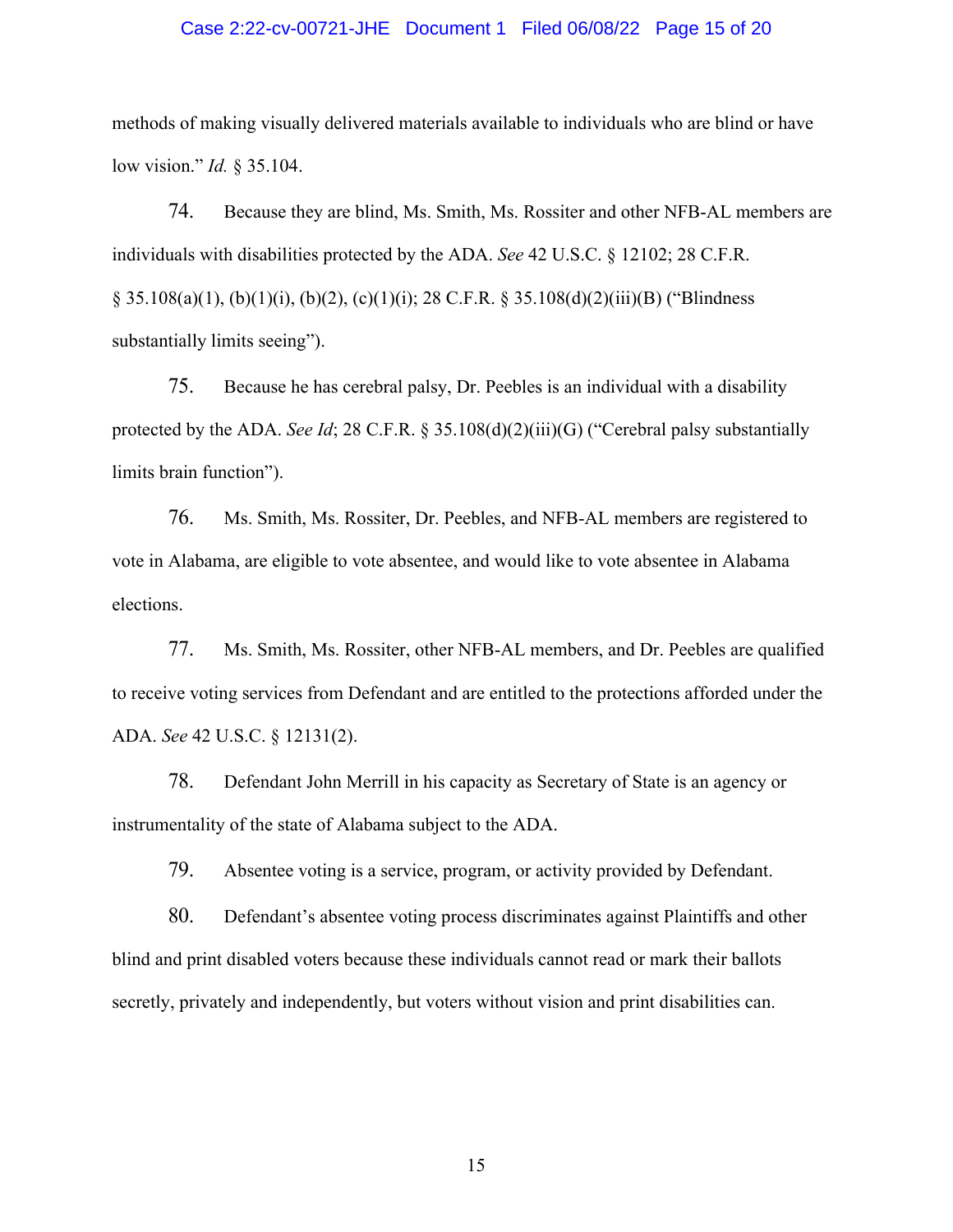# Case 2:22-cv-00721-JHE Document 1 Filed 06/08/22 Page 16 of 20

81. Defendant has failed to provide Plaintiffs and other blind and print disabled voters with an opportunity to vote by absentee ballot that is equal to the opportunity provided to voters that do not have disabilities.

82. Defendant has failed to make reasonable modifications to Alabama's absentee voting process by offering accessible electronic voting to Plaintiffs and other voters who are blind or print disabled.

83. Defendant has failed to provide Plaintiffs and blind and print disabled voters auxiliary aids and services necessary to afford them equally effective communication with equivalent privacy and independence by providing accessible electronic absentee ballots.

84. Defendant has excluded and continues to exclude Plaintiffs and other voters who are blind or print disabled from participating in, and denied them the benefits of, or otherwise discriminated against them in, the service, program, or activity of absentee voting.

85. The only accommodation sufficient to provide blind and print disabled voters an equal opportunity to participate in Alabama's absentee voting program is the provision of accessible electronic absentee ballots. It would have been futile and superfluous for Plaintiffs to request that accommodation on an individual basis. The need for an accessible absentee voting program has long been obvious. Since at least 2019, NFB-AL and other disability rights advocates have repeatedly called on Defendant to comply with the ADA and Section 504 by providing accessible electronic absentee ballots. Defendant has demonstrated no willingness to do so.

86. Accessible absentee ballot systems are readily available, and such systems would allow independent, private absentee voting for people who are unable to read and mark a paper absentee ballot by reason of disability.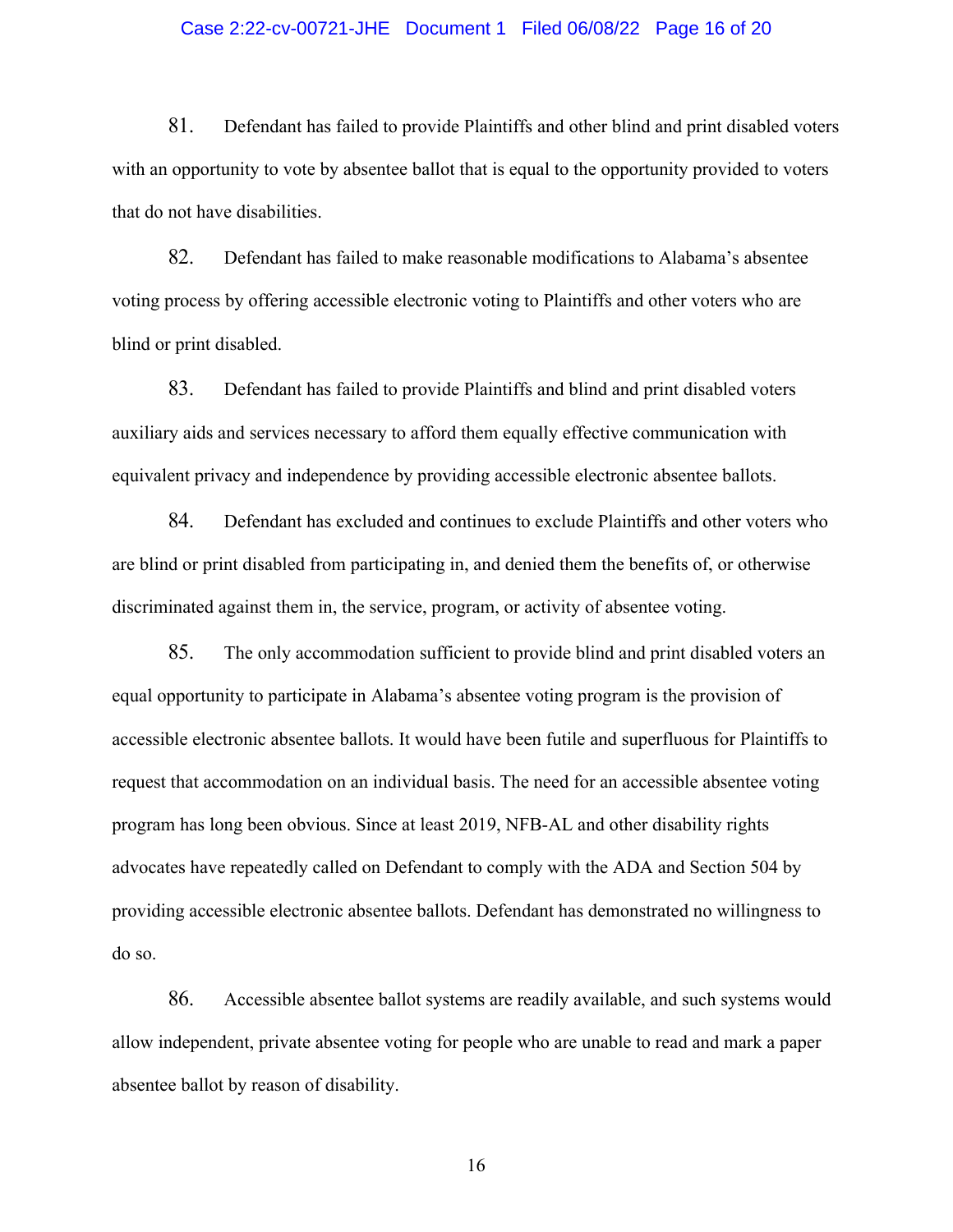# Case 2:22-cv-00721-JHE Document 1 Filed 06/08/22 Page 17 of 20

87. Defendant already provides electronic ballots to overseas and military voters and permit overseas voters to return their ballots electronically.

88. As a result of Defendant's actions and inactions, Ms. Smith, Ms. Rossiter, Dr. Peebles, and NFB-AL members have suffered and continue to suffer from discrimination and unequal access to Defendant's programs, services, or activities. In the absence of injunctive relief, Plaintiffs will be denied their right to vote privately and independently by absentee ballot.

89. Ms. Smith, Ms. Rossiter, Dr. Peebles, and NFB-AL members are at imminent risk of irreparable harm absent injunctive relief providing an accessible, electronic absentee voting option in upcoming elections.

90. Defendants' failure to meet their obligations to provide blind and print disabled voters with an equal opportunity to vote by absentee ballot is an ongoing violation of the ADA and its implementing regulations.

# **COUNT II Violation of Section 504 of the Rehabilitation Act of 1973 (29 U.S.C. § 794** *et seq.***)**

91. Plaintiffs incorporate the allegations in the preceding paragraphs as if fully set forth herein.

92. Plaintiffs Ms. Smith, Ms. Rossiter, Dr. Peebles, and NFB-AL members are individuals with disabilities who are registered and eligible to vote and are protected by Section 504.

93. Section 504 mandates that "[n]o otherwise qualified individual with a disability … shall, solely by reason of her or his disability, be excluded from the participation in, be denied the benefits of, or be subjected to discrimination under any program or activity receiving Federal financial assistance. . . ." *Id.* § 794(a).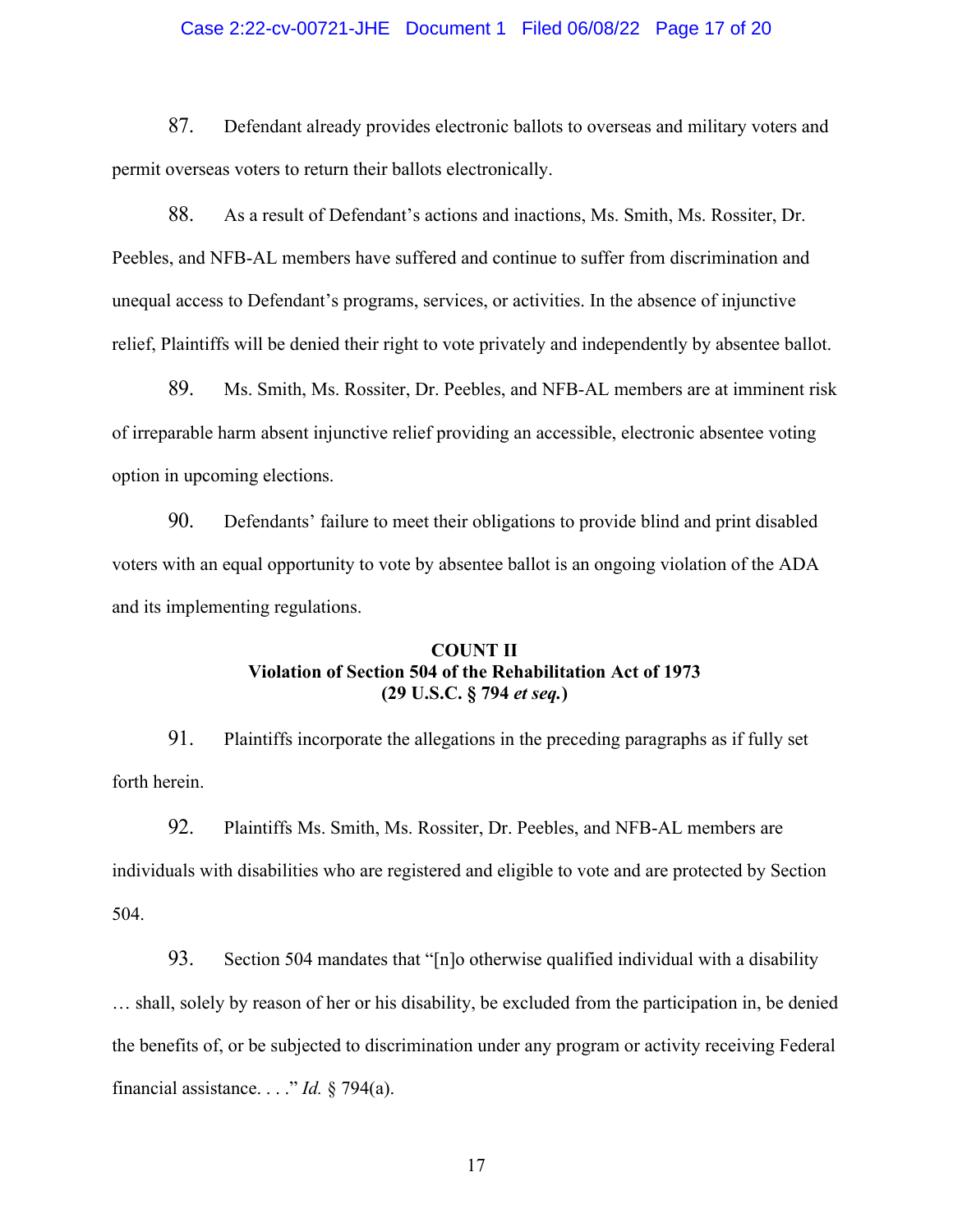# Case 2:22-cv-00721-JHE Document 1 Filed 06/08/22 Page 18 of 20

94. Section 504 defines "program or activity" to include "all of the operations of ... a department, agency, special purpose district, or other instrumentality of a State or of a local government" or "the entity of such State or local government that distributes such assistance and each such department or agency (and each other State or local government entity) to which the assistance is extended, in the case of assistance to a State or local government[.]" *Id.* § 794(b)(1).

95. Such federally funded entities may not, in providing aids, benefits, or services, "[d]eny a qualified handicapped person the opportunity accorded others to participate in the program or activity receiving Federal financial assistance." 28 C.F.R. § 42.503(b)(1)(i).

96. Such federally funded entities must also "insure that communications with their … beneficiaries are effectively conveyed to those having impaired vision and hearing," *id.* § 42.503(e), and, if the entity has 15 or more employees, must "provide appropriate auxiliary aids to qualified handicapped persons with impaired sensory, manual, or speaking skills where a refusal to make such provision would discriminatorily impair or exclude the participation of such persons in a program or activity receiving Federal financial assistance," *id.* § 42.503(f).

97. Defendant John Merrill in his capacity as Secretary of State is an agency or instrumentality of the state of Alabama and receives federal financial assistance, and therefore is subject to the requirements of Section 504.

98. Absentee voting is a service, program, or activity provided by Defendant.

99. Ms. Smith, Ms. Rossiter, Dr. Peebles, and NFB-AL members are people with disabilities under Section 504.

100. Ms. Smith, Ms. Rossiter, Dr. Peebles, and NFB-AL members are registered to vote in Alabama and are eligible to vote absentee and are thus qualified individuals with disabilities entitled to the protections of Section 504.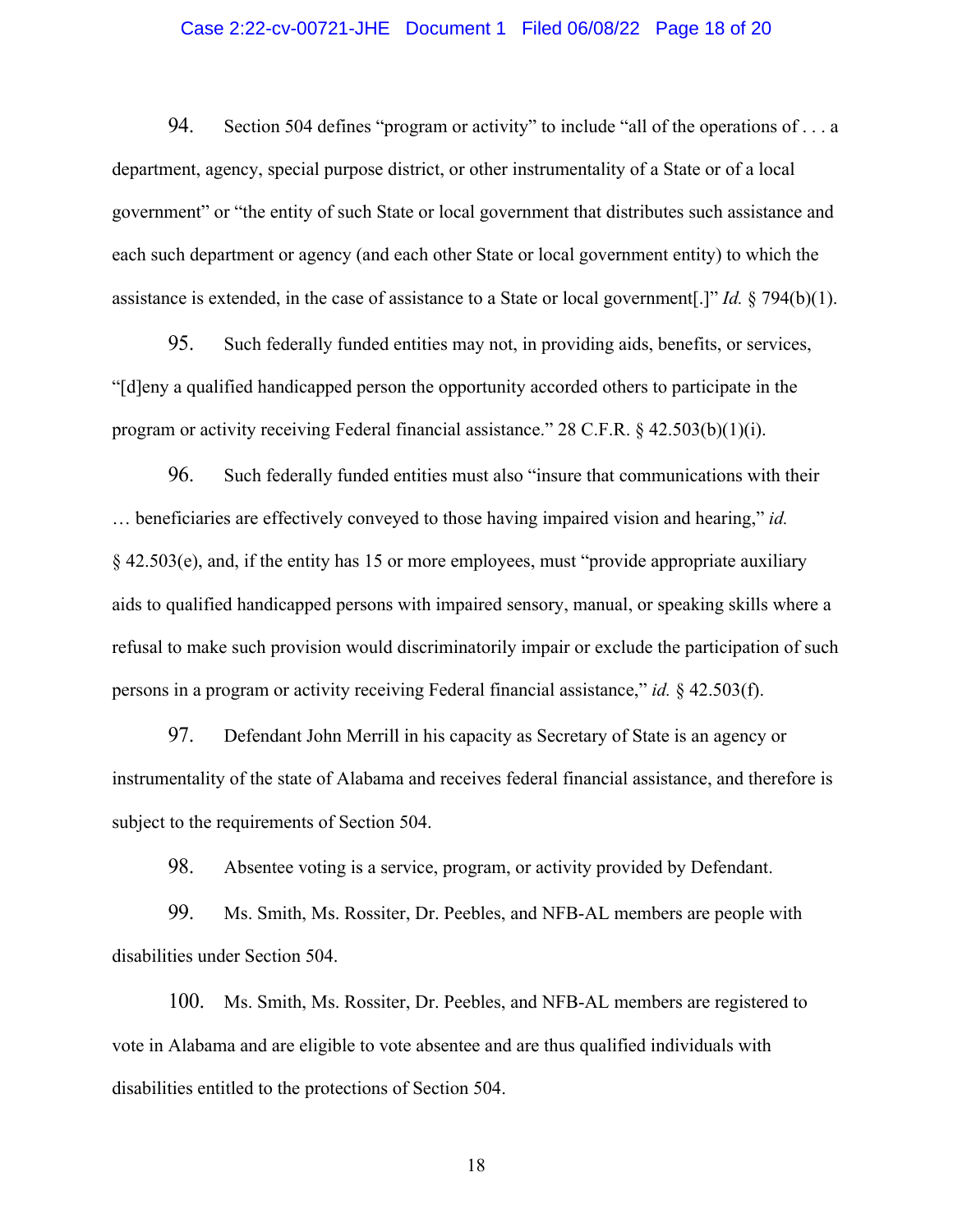## Case 2:22-cv-00721-JHE Document 1 Filed 06/08/22 Page 19 of 20

101. Defendant has failed and continues to fail to provide voters with vision and print disabilities an opportunity to vote that is equal to the opportunity provided to other voters.

102. In refusing to implement an accessible electronic absentee ballot system, Defendant is withholding an auxiliary aid or service that would allow Plaintiffs equal access to absentee voting.

103. Accordingly, Defendant has discriminated and continues to discriminate against Plaintiffs with respect to absentee voting.

104. As a result of Defendant's actions and inactions, Plaintiffs have suffered and continue to suffer from discrimination and unequal access to Defendant's program, service, or activity of voting by absentee ballot.

105. Ms. Smith, Ms. Rossiter, Dr. Peebles, and NFB-AL members are at imminent risk of irreparable harm absent injunctive relief providing an accessible, electronic absentee voting option in upcoming elections.

106. Defendant's failure to provide blind and print disabled voters with an equal opportunity to vote by absentee ballot is an ongoing violation of Section 504.

## **PRAYER FOR RELIEF**

**WHEREFORE**, Plaintiffs request that this Court enter judgment in their favor and award them the following relief:

A. A permanent injunction prohibiting Defendant from violating the ADA and Section 504 and requiring Defendant to remedy the inaccessibility of Alabama's absentee ballot system by implementing a remote accessible vote-by-mail system, including electronic delivery and return of ballots, for people with vision and print disabilities for all future elections;